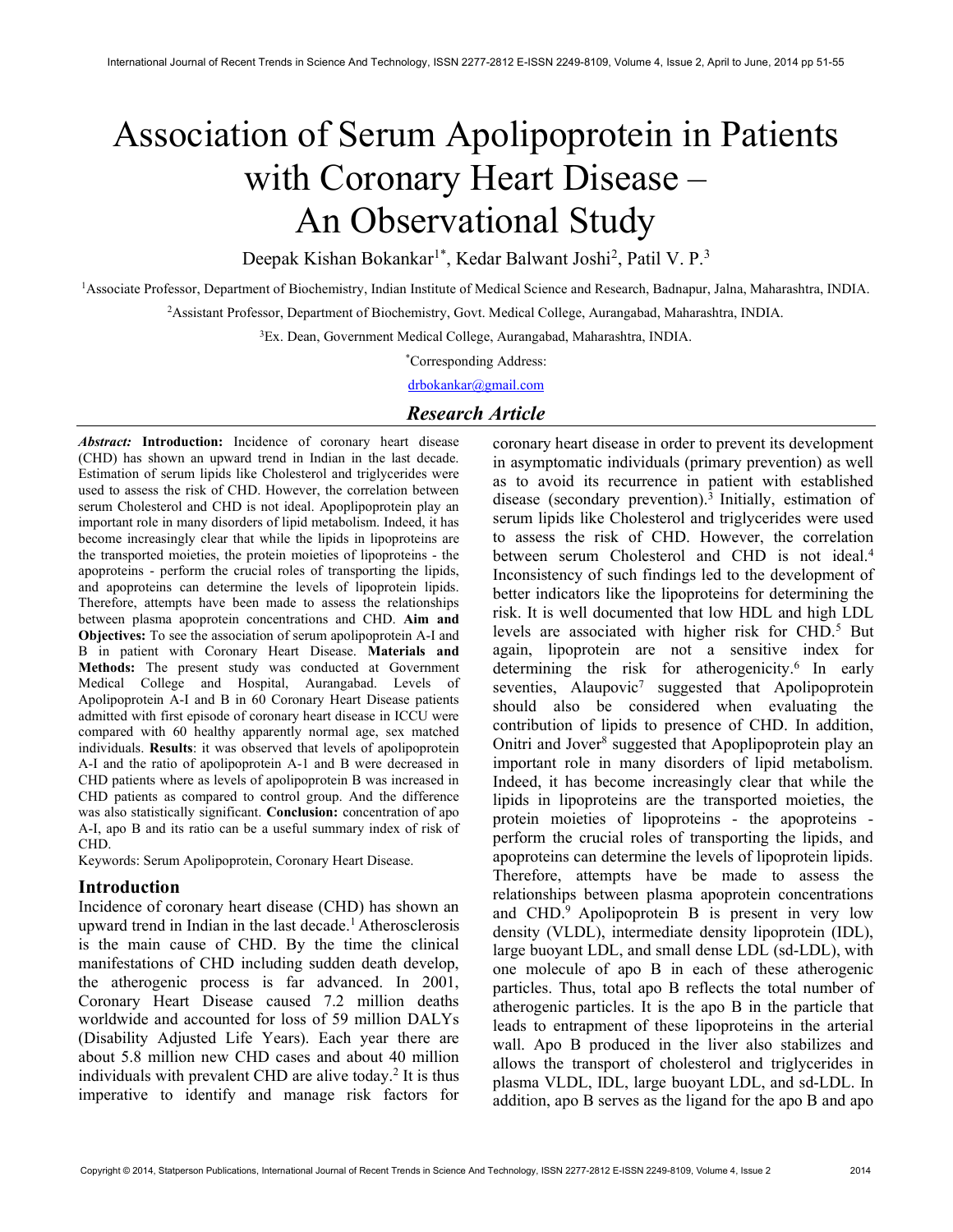B receptors thereby facilitating the uptake of cholesterol in peripheral tissues and the liver. Usually >90% of all apo B in the blood is found in LDL. In cases where LDL-C is in normal/low range, high apo B levels may indicate an increased number of sd-LDL particles, which are the most atherogenic particle because they are easily oxidized and promote an inflammatory response and the growth of plaques. Larger apo B containing particles, such as VLDL and IDL, can also enhance the risk of atherothrombosis by inhibiting the fibrinolytic system and by stimulating cytokine production and inflammatory reactions. Apo A-I is the major apolipoprotein in HDL particles and has a central role in the reverse cholesterol transport. Apo A-I can pick up excess cholesterol from peripheral cells and transfer it back to the liver in the HDL particles. The antiatherogenic properties of apo A-I were recently documented. The ratio of apo A-I to apo B reflects the balance of cholesterol transport in a simple way. The lower the value of apo A-I/apo B ratio, the more cholesterol is likely to be deposited in the arterial wall thereby provoking atherogenesis and hence also increasing cardiovascular risk.<sup>10</sup>

## Aim and objectives

To see the association of Associations of serum apolipoprotein A-I and B in patient with Coronary Heart Disease.

## Materials and Methods

Study design: The present study was conducted at Government Medical College and Hospital, Aurangabad among the subjects those who were diagnosed of Coronary Heart Disease and admitted with either myocardial infarction or angina pectoris or ischemic Heart Disease in ICCU.

Type of study: case control study.

Study duration: January 2005 to January 2006. Methodology:

#### Selection of cases and control:

Cases group: 60 patients with Coronary Heart Disease admitted to ICCU including male and female were taken with following inclusion and exclusion criterion.

# Inclusion criteria

- Hospitalization with first time chest pain and fresh ECG showing sign of Ischemic changes.
- Patient between age group of 45-65 years.

#### Exclusion criteria

- Smoking
- Diabetes Mellitus
- Lipid lowering Drugs

Control Subjects: 60 healthy individuals with Age and sex matched were taken

## Inclusion criteria

• Age and sex matched with patients

- No s/o ischemia or infraction like chest pain, sweating, vomiting etc.
- ECG not suggestive of myocardial infarction or ischemia.

## Exclusion criteria

- Smoking
	- Diabetes mellitus
- Lipid lowering Drugs (Statins)

All the details about the study were explained to the subject and informed consent was taken. Detail history of cases and controls was entered on proforma. Fasting blood sample were collected and analyzed for Apolipoprotein A-I and Apolipoprotein B. ratio of apolipoprotein A-I and B was also calculated. And the findings were also entered in proforma. The arithmetic mean (x), standard deviation (S.D.) were calculated for case and control group separately and compared by using unpaired t test.

## Results

Table 1: Age and sex wise distribution of CHD patients and normal control subjects

| Variable | <b>CHD Patients (n=60)</b> | Controls $(n=60)$ |  |
|----------|----------------------------|-------------------|--|
| Male     | 39.                        |                   |  |
| Female   |                            | 18                |  |
| Age(vrs) | $59.92 \pm 5.40$           | $55.18 \pm 5.23$  |  |

The study included a total number of sixty (60) coronary heart disease patients admitted in Medicine ICCU. Same number (60) age and sex matched apparently healthy normal subjects were studied as controls. It was observed there were 39 male and 21 female with an average age of 59.92 yrs suffering from CHD and control group of 42 male and 18 female with an average age of 55.18 yrs.

Table 2: Comparison Apolipoprotein A-I and B in CHD cases and control subjects

| Paramete<br>rs<br>(mg/dl) | Cases<br>$(n=60)$<br>Mean $\pm$<br>S.D | <b>Controls</b><br>$(n=60)$<br>Mean $\pm$ S.D | <b>Unpaired t test</b> | P value      |
|---------------------------|----------------------------------------|-----------------------------------------------|------------------------|--------------|
| Apo A-I                   | $107.88 \pm$<br>13.33                  | $133.07 \pm 21.45$                            | 7.726                  | ${}_{0.001}$ |
| Apo B                     | $128.12 \pm$<br>20.44                  | $97.75 \pm 13.989$                            | 9.497                  | ${}_{0.001}$ |
| Apo A-<br>I/B Ratio       | $0.8567 \pm$<br>0.1365                 | $1.3796 \pm$<br>0.2625                        | 13.689                 | ${}< 0.001$  |

It was observed that level of apolipoprotein A-1 decreased in case group as compared to control group whereas level of apolipoprotein B increased in case group. Mean level of apolipoprotein A-1 in case group was 107.88 with SD 13.33 whereas mean level of apolipoprotein A-1 in case group was 133.07 with SD 21.45 and the difference was statistically significant. Level of apolipoprotein B in case group was  $128.12 \pm$ 20.44 whereas in case group it was  $97.75 \pm 13.989$  and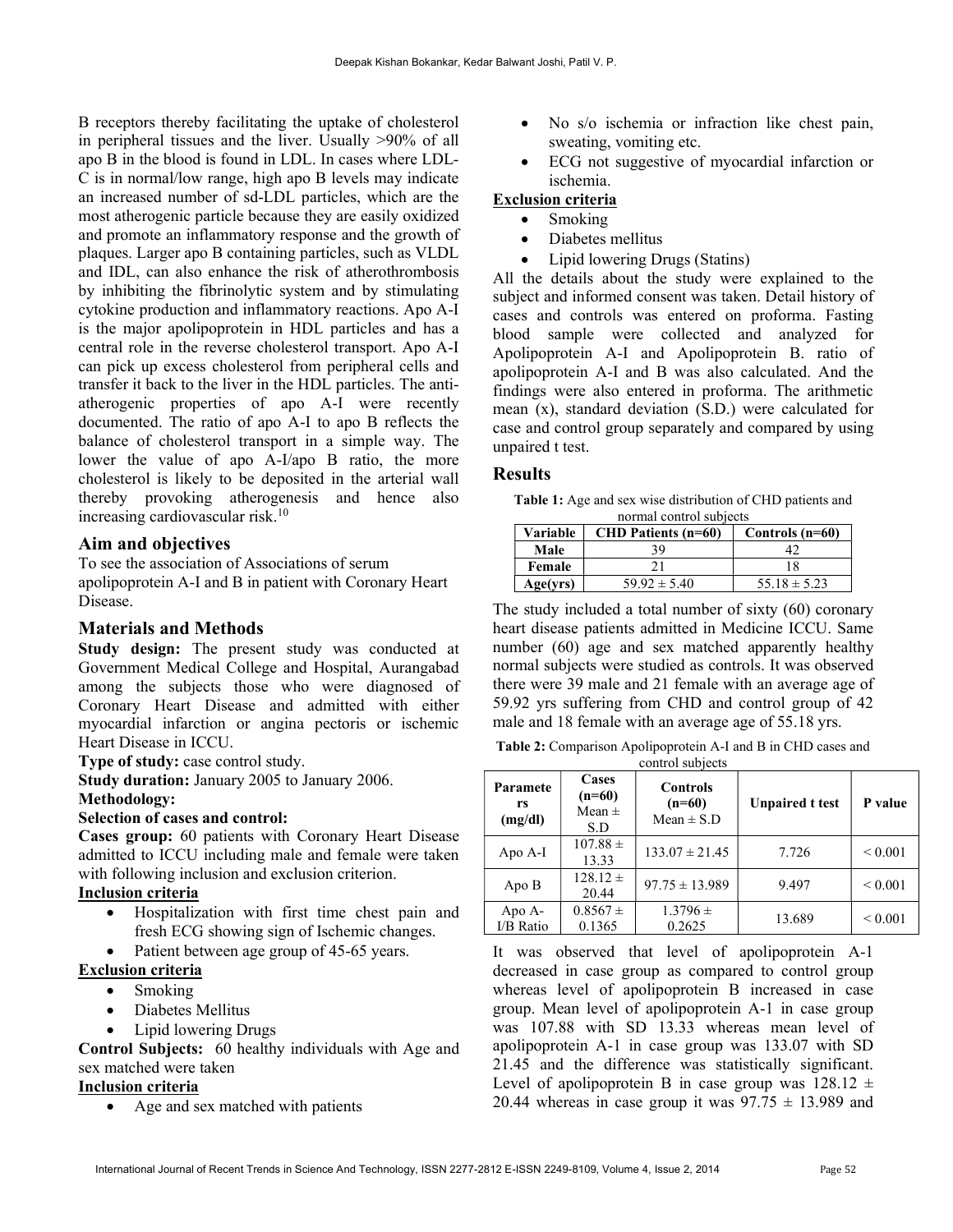the difference was statistically significant. When the ratio of apolipoprotein A-1 and B was compared, it was observed that the mean difference in the level of these two lipoporteins was statistically significant.

Table 3: Comparison Apolipoprotein A-I and B in Male CHD cases and control subjects

| <b>Parameters</b><br>(mg/dl) | Cases<br>$(n=39)$<br>Mean $\pm$<br>S.D | <b>Controls</b><br>$(n=42)$<br>$Mean \pm S.D$ | Unpaired<br>t test | P value           |
|------------------------------|----------------------------------------|-----------------------------------------------|--------------------|-------------------|
| Apo A-I                      | $108.69 \pm$<br>12.99                  | $133.98 \pm$<br>21.94                         | 7.37               | ${}_{0.001}$      |
| Apo B                        | $126.97 \pm$<br>19.76                  | $98.31 \pm 14.69$                             | 7.36               | ${}_{\leq 0.001}$ |
| Apo A-I/B<br>Ratio           | $0.8726 \pm$<br>0.1454                 | $1.3698 \pm$<br>0.2615                        | 10.67              | ${}< 0.001$       |

Comparison of level of apolipoprotein A-I and B in Male CHD cases and control subjects was done and it was observed that the difference in the level in these two groups was statistically significant. The ratio of apolipoprotein A-1 and B in case group was decreased as compared to control group. And the difference was also significant.

Table 4: Comparison Apolipoprotein A-I and B in female CHD cases and control subjects

| <b>Parameters</b><br>(mg/dl) | Cases<br>$(n=21)$<br>$Mean \pm S.D$ | <b>Controls</b><br>$(n=18)$<br>Mean $\pm$<br>S.D | <b>Unpaired t</b><br>test | P value      |
|------------------------------|-------------------------------------|--------------------------------------------------|---------------------------|--------------|
| Apo A-I                      | $106.38 \pm 13.19$                  | $130.78 \pm$<br>19.07                            | 4.57                      | ${}_{0.001}$ |
| Apo B                        | $130.24 \pm 20.62$                  | $96.44 \pm$<br>11.52                             | 6.43                      | ${}_{0.001}$ |
| Apo $A-I/B$<br>Ratio         | $0.8205 \pm$<br>0.1045              | $1.3743 \pm$<br>0.2617                           | 8.42                      | ${}_{0.001}$ |

The table no. 4 shows very high significant increase in level of Apolipoprotein B in case group. Whereas decrease in Apolipoprotein A-I / B ratio was observed in female case group with significant statistical difference.

#### **Discussion**

In the present study we compared apolipoproteins A-I and B in 60 Coronary Heart Disease patients admitted with first episode of coronary heart disease in ICCU of Government Medical College, Aurangabad with 60 healthy apparently normal age, sex matched individuals. There were 39 male and 21 female with an average age of 59.92 yrs suffering from CHD and control group of 42 male and 18 female with an average age of 55.18 yrs. It was observed that apolipoprotein A-I was decreased with very high statistical significance in CHD patients as total and also in male and female group. The values are 107.88  $\pm$  13.33 mg/dl in total CHD group against 133.07  $\pm$  21.45 mg/dl in matched control group with  $p<0.001$ . In male CHD patient apolipoprotein A-I was  $108.69 \pm 12.99$  mg/dl

against  $133.98 \pm 21.94$  mg/dl in controls, p<0.001 and in females it was  $106.38 \pm 13.19$  mg/dl in CHD against  $130.78 \pm 19.07$ mg/dl, p<0.001. Transport of cholesterol and formation of HDL-cholesterol are the basic role of apolipoprotein A-I, low levels of this protein have been identified as a risk factor in the development and progression of coronary damage.<sup>11</sup> It was suggested by Avogaro P et al  $(1979)^6$  that plasma apolipoprotein A-I measurements may provide more information than HDL levels in the assessment of CHD risk. Our findings correlates with the findings of Histoshi Kukita et al  $(1985)^{12}$ , Wolfgang Schwantzkopff *et al*  $(1990)^{13}$ , Peter Kwiterovich et al  $(1992)^{14}$ , V.K. Bahl et al  $(1994)^{15}$ , M.S. Graziani et al  $(1998)^{16}$ , Goran Walldius et al  $(2001)^{17}$ . Gerald Luc et al  $(2002)^{18}$  in PRIME study stated that among the parameters related to HDL, apolipoprotein A-I appears to be the strongest independent risk factor. P.P. Jadhav et al  $(1993)^4$  and Johan Franzen et al  $(1986)^{19}$ found significantly decrease levels of apolipoprotein A-I in survivors of myocardial infarction with normal levels of HDL. Apolipoprotein B in our study was increased in CHD patients as total group and also in male and female CHD group as compared with their age and sex matched controls, statistically showing very high significance. Serum apolipoprotein B levels in CHD patients were  $128.12 \pm 20.44$  mg/dl as compared to 97.75  $\pm$  13.98 mg/dl, p<0.001 and in males the values of apolipoprotein B in CHD cases were  $126.97 \pm 19.76$  mg/dl against 98.31  $\pm$  14.69 mg/dl in controls (p<0.001) and in females 130.24  $\pm$  20.62 mg/dl in CHD patients against 96.44  $\pm$ 11.52 mg/dl in normal healthy controls  $(p<0.001)$ . Apolipoprotein B is present in very low density lipoprotein (VLDL), intermediate density lipoprotein (IDL), LDL, small dense LDL (sd.LDL) with one molecule of apolipoprotein B in each of these atherogenic particles. Thus plasma apolipoprotein B concentration is equivalent to the number of atherogenic particles.<sup>10</sup> Our finding are well correlated with findings of Michael F.Reardon et al  $(1985)^{20}$ , Histoshi Kukita et al  $(1985)^{12}$ , Wolfgang Schwartzkopff et al (1990)<sup>13</sup>, M.J. Stampfer et al (1991)<sup>21</sup>, P.P. Jadhav et al (1993)<sup>4</sup>, V.K. Bahl et al  $(1994)^{15}$ , Benoit Lamarche *et al*  $(1996)^{22}$ , Christa Meisinger e al  $(2004)^{23}$ , Tobais Pischon *et al*  $(2005)^{31}$ , all of whom found apo B as a strong predictors of CHD. Apolipoprotein B was found to be better index of risk in many prospective studies like AMORIS  $(2001)^{12}$ , Quebec  $(1996)^{22}$ , and EARS  $(1994)^{24}$ . In P.N. Durrington's study  $(1988)^{25}$  apolipoprotein B emerged as the main lipoprotein determinant of coronary disease risk. Peter O. Kwiterovich et al  $(1992)^{14}$  concluded that 'nontraditional risk factors' (plasma apo A-I and B levels) are better predictor of premature coronary heart disease than are plasma lipoprotein. C. Snehalatha et al  $(2002)^{26}$  found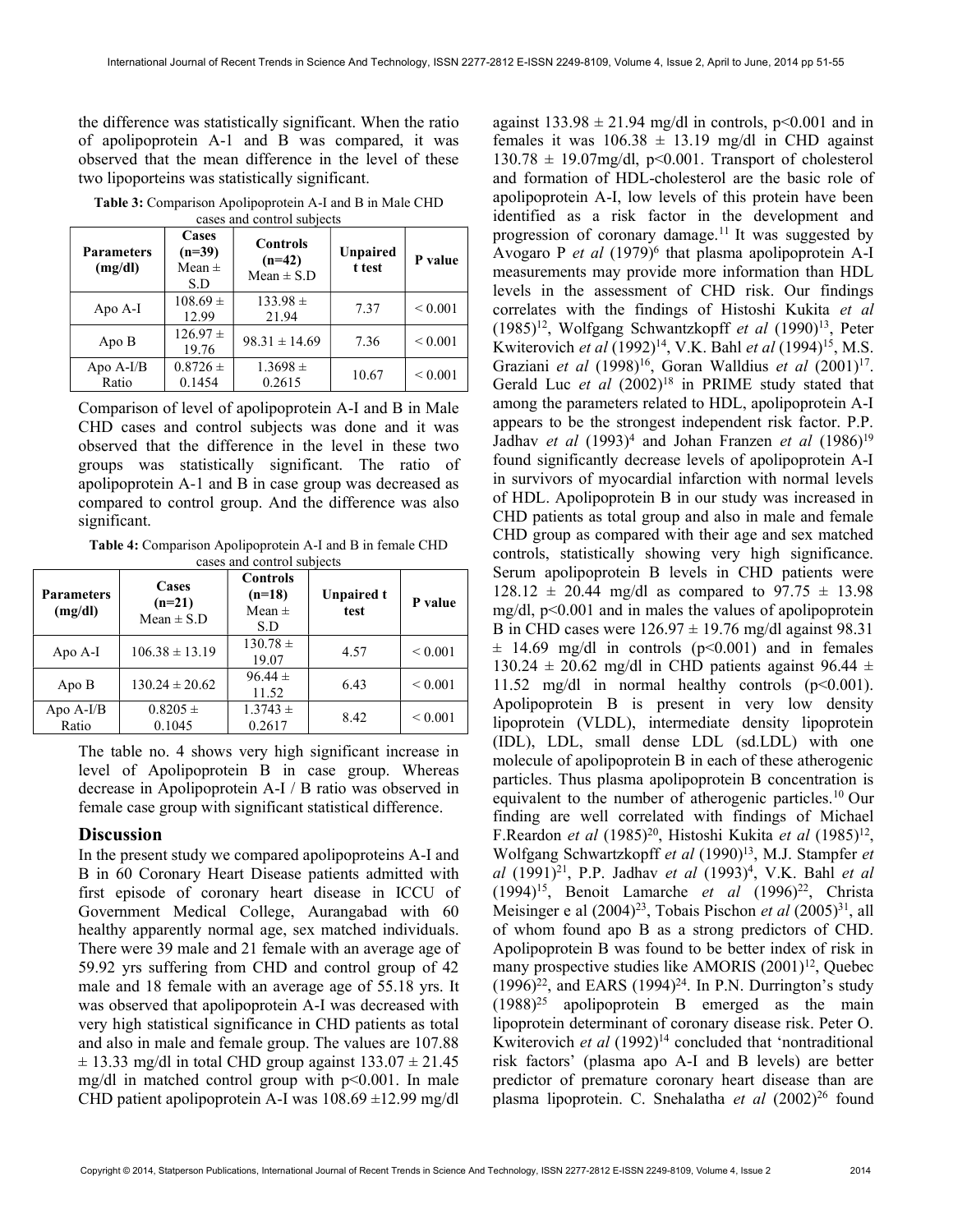that hyper apo B was more common than hyper LDL cholesterol in CAD subjects and apo B abnormalities exist in large percentage of CAD subjects despite having normal levels of LDL cholesterol. The ratio of apolipoprotein A-I and apolipoprotein B was found to be the most significant of all the parameters in our study. It was  $0.8567 \pm 0.1365$  in CHD patients against  $1.3796 \pm 0.1365$  $0.262$  in controls,  $p<0.001$ . In male CHD patients the ratio was  $0.8726 \pm 0.145$  and  $1.369 \pm 0.261$  in male controls,  $p<0.001$ . In females  $0.8205 \pm 0.104$  was the ratio of apolipoprotein A-I, B in CHD patients and 1.3743  $\pm$  0.261 in normal matched controls with p<0.001. The ratio of apolipoprotein A-I to apolipoprotein B reflects the balance of cholesterol transport in a simple way. It is a useful summary index of risk and that it is at least as good as, and often better than, the conventionally used LDL-C. There are a number of user friendly reasons for adopting this ratio into clinical practice. Since the analyses can be made on non-fasting samples this is of great practical advantage for patients and physicians over the other methods, which usually need fasting. Furthermore, the results can be expressed as one number for the ratio only, rather than by many values for LDL, HDL, triglycerides and lipid ratio. $40$  The finding of ratio of apolipoprotein A-I to apolipoprotein B in our study are similar to finding reported by G. De Baker et al  $(1982)^{27}$ , Steven P. Sedlis et al (1986)<sup>9</sup>, Wolfgang Schwartzkopff et al (1990)<sup>13</sup>, P.P. Jadhav et al (1993)<sup>4</sup>, Sahi N. et al  $(1993)^{28}$ , Bahl V.K. *et al*  $(1994)^{15}$ , Goran Walldius *et al*  $(2001)^{17}$ , Philippa J. Talmud *et al*  $(2002)^{29}$ , Adnan Qureshi et al (2002)<sup>30</sup>, Christa Meisinger et al (2004)<sup>31</sup>. Bahl V.K. *et al*  $(1994)^{15}$  reported that apo B and triglyceride levels showed larger univariate difference between the normal group and the group with CAD. The variable with the strongest predictive power of CAD was the ratio of apolipoprotein A-I to B. Goran Walldius et al  $(2001)^{17}$  in their AMORIS study suggested that apo B, apo B/apo A-I and apo A-I should be regarded as highly predictive in evaluation of cardiac risk. Adnan I. Qureshi et al  $(2002)^{30}$  found that apo A-I to B ratio was inversely associated with myocardial infarction and may be an important protective clinical marker for atherosclerosis. At the same time apolipoprotein B concentration alone were not found associated with myocardial infarction by him. Christa Meisinger *et al*  $(2004)^{31}$  stated that the result for apolipoprotein B levels and the apolipoprotein B/A-I ratio remained significant even when adjusted for age, smoking, alcohol, body mass index, diabetes and hypertension.

#### Conclusion

From the above discussion, it is clear that the concentration of apo A-I, apo B and its ratio can be a useful summary index of risk and that it is at least as good

as, and often better than, the conventionally used lipid parameters.

#### References

- 1. S.G. Sarvotham, J.N. Berry. Prevalence of Coronary Heart Disease in an Urban population in Northen India. Circulation 1968;37:939-953
- 2. Ramachandran S. Vasan, Emelia J. Benjamin, Lisa M. Sullivan, Ralph B. D'Agostino. The burden of increasing worldwide cardiovascular disease. Hurst's The Heart, 11th ED;2004;vol I;ch.2:15-43
- 3. David J. Maron, Scott M. Grundy, Paul M. Ridker, Thomas A. Pearson Dyslipidemia, other risk factors and the prevention of coronary heart disease. Hurst's The Heart, 11<sup>th</sup> ED; 2004; vol 1; ch. 43: 1093
- 4. P. P. Jadhav, A. P. Taskar, R. D. Darne. Evaluation of Apolipoprotein A-I and B in survivors of Myocardial Infarction. JAPI 1994;42(9):703-705
- 5. William P. Castelli, Joseph T. Doyle, Tavia Gordon, Curtis G. Hames, Marthana C. Hjortland, Stephen B. Hulley, et al. HDL Cholesterol and other lipids in coronary heart disease. The co-operative lipoprotein phenotyping study. Circulation 1977;55:767-775
- 6. P. Avogaro, G. Bittolo Bon, G. Cazzolato, G. B. Quinci. Are Apolipoproteins better discriminators for Atherosclerosis? Lancet. 1979;28:901-903
- 7. Alaupovic P. Apolipoproteins and lipoproteins. Atherosclerosis 1971;13:141-153
- 8. Onitri A.C., Jover E. Comparative serum apolipoproetins studies in ischaemic heart disease and control subjects. Clin chem. Acta 1980; 108:25-30
- 9. Steven P. Sedlis, Kenneth B. Schechtman, Philip A. Ludbrook, Burton E. Sobel, Gustav Schonfeld. Plasma apoproteins and the severity of coronary artery disease. Circulation.1986; 73-5:978-986.
- 10. Goran Walldius, Ingmar Jungner. Rationale for using apolipoprotein B and apolipoprotein A-I as indicators of cardiac risk and as targets for lipid-lowering therapy. Eur Heart J 2004;26:210-212
- 11. Paul S. Roheim. Atherosclerosis and lipoprotein metabolism: Role of reverse cholesterol transport. Am J Cardiol 1986; 57:3C-10C.
- 12. Hitoshi Kukita, Mareomi Hamada, Kunio Hiwada, Tatsuo Kokubu. Clinical significance of measurements of serum Apolipoprotein A-I, A-II and B in Hypertriglyceridemic male patients with and without coronary artery disease. Atherosclerosis,55 (1985) 143- 149
- 13. Wolfgang Schwartzkopff, Jan Schleicher, Ingrid Pottins, Shi-Bei Yu, Chai-Zhang Han, Dian-Yun Du. Lipids, lipoproteins, apolipoproteins and other risk factors on Chinese men and women with and without myocardial infarction. Atherosclerosis, 82 (1990) 253-259
- 14. Peter O. Kwiterovich, Josef Coresh, Hazel H.Smith, Paul S. Bachorik, Carol A. Derby, Thomas A. Pearson. Comparision of the plasma levels of apolipoproteins B and A-I, and other risk factors in men and women with premature cornary artery disease. Am J Cardiol 1992;69:1015-1021
- 15. Bahl VK, Vaswani M, Thatai D, Wasir HS Plasma levels of apolipoproteins A-I and B in Indian patients with